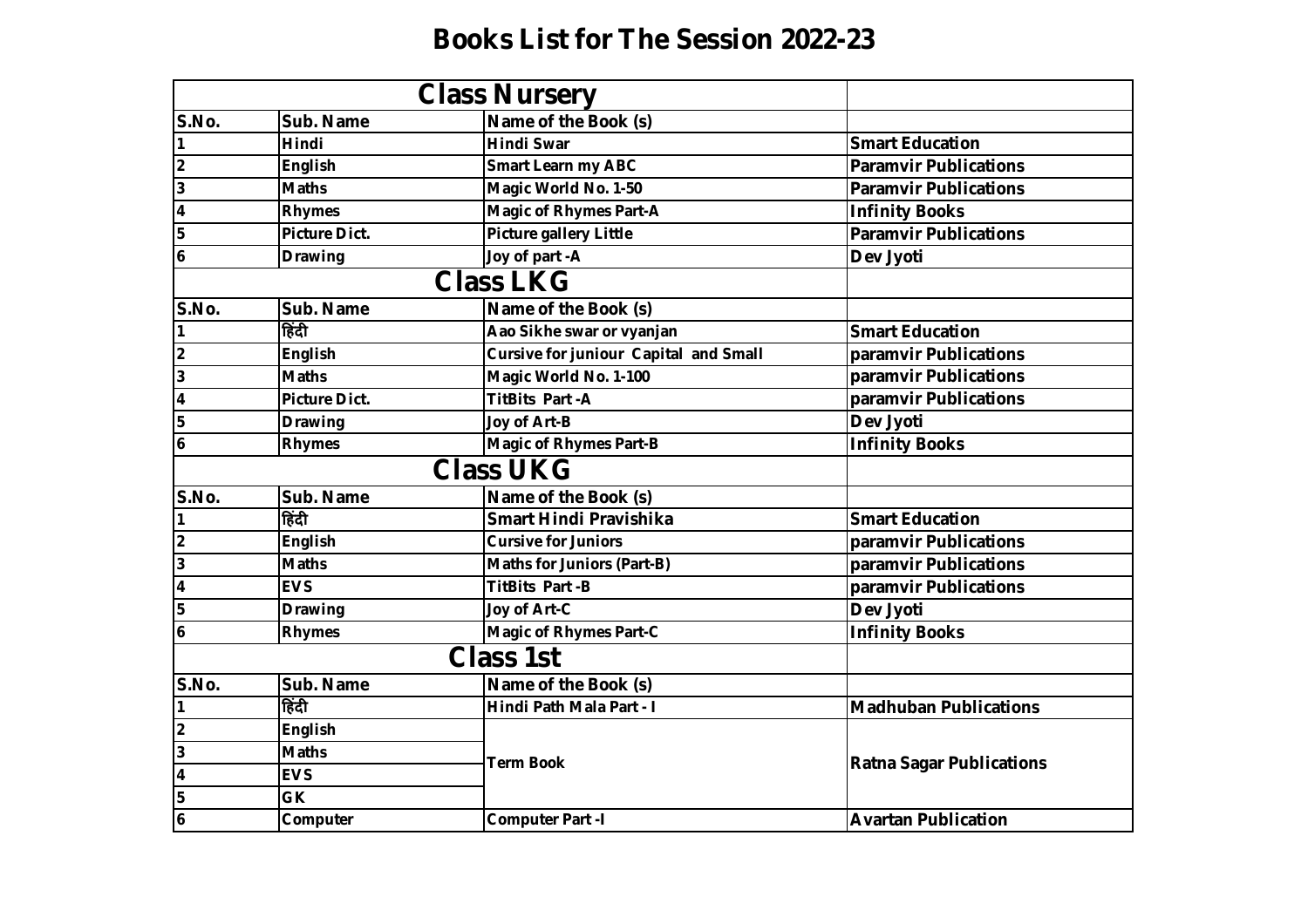| S.No.                   | Sub. Name             | Name of the Book (s)       |                                 |
|-------------------------|-----------------------|----------------------------|---------------------------------|
|                         | हिंदी                 | Hindi Path Mala Part - II  | <b>Madhuban Publications</b>    |
| 2                       | <b>English</b>        |                            | <b>Ratna Sagar Publications</b> |
| 3                       | <b>Maths</b>          | <b>Term Book</b>           |                                 |
| $\overline{\mathbf{4}}$ | <b>EVS</b>            |                            |                                 |
| 5                       | <b>GK</b>             |                            |                                 |
| 6                       | Computer              | <b>Computer Part -II</b>   | <b>Avartan Publication</b>      |
|                         |                       |                            |                                 |
| S.No.                   | Sub. Name             | Name of the Book (s)       |                                 |
|                         | हिंदी                 | Hindi Path Mala Part - III | <b>Madhuban Publications</b>    |
| 2                       | <b>English</b>        |                            | <b>Ratna Sagar Publications</b> |
| 3                       | <b>Maths</b>          | <b>Term Book</b>           |                                 |
| 4                       | <b>EVS</b>            |                            |                                 |
| 5                       | <b>GK</b>             |                            |                                 |
| $\overline{\mathbf{6}}$ | Computer              | <b>Computer Part -III</b>  | <b>Avartan Publication</b>      |
|                         | Punjabi               | <b>Shabad Lehar</b>        | <b>Paramvir Publications</b>    |
|                         |                       | <b>Class 4th</b>           |                                 |
| S.No.                   | Sub. Name             | Name of the Book (s)       |                                 |
|                         | हिंदी                 | Hindi Path Mala - 4        | <b>Madhuban Publications</b>    |
| $\overline{\mathbf{2}}$ | <b>English</b>        | <b>English Reader</b>      | <b>Madhuban Publications</b>    |
| 3                       | <b>Maths</b>          | <b>Smart Maths</b>         | <b>S Chand Publications</b>     |
| $\overline{\mathbf{4}}$ | <b>Science</b>        | <b>Living Science</b>      | <b>Ratna Sagar Publication</b>  |
| 5                       | <b>Social Science</b> | <b>Social Science</b>      | <b>Eduline Publication</b>      |
| 6                       | <b>GK</b>             | <b>GK</b>                  | Dev Jyoti Books Pvt. Ltd.       |
| $\overline{7}$          | Computer              | <b>Computer First - 4</b>  | <b>Avartan Publication</b>      |
| 8                       | Punjabi               | Punjabi Part -0            | Paramvir publication            |
|                         |                       | <b>Class 5th</b>           |                                 |
| S.No.                   | Sub. Name             | Name of the Book (s)       |                                 |
|                         | हिंदी                 | Hindi Path Mala - 5        | <b>Madhuban Publications</b>    |
| 2                       | <b>English</b>        | <b>English Reader</b>      | <b>Madhuban Publications</b>    |
| 3                       | <b>Maths</b>          | <b>Smart Maths</b>         | <b>S Chand Publications</b>     |
| 4                       | <b>Science</b>        | <b>Living Science</b>      | Ratna Sagar Publication         |
| 5                       | <b>Social Science</b> | <b>Social Science</b>      | <b>Eduline Publication</b>      |
| $\boldsymbol{6}$        | GK                    | GK                         | Dev Jyoti Books Pvt. Ltd.       |
| 7                       | Computer              | <b>Computer First - 5</b>  | <b>Avartan Publication</b>      |
| 8                       | Punjabi               | Punjabi Part -1            | Paramvir publication            |
|                         |                       |                            |                                 |